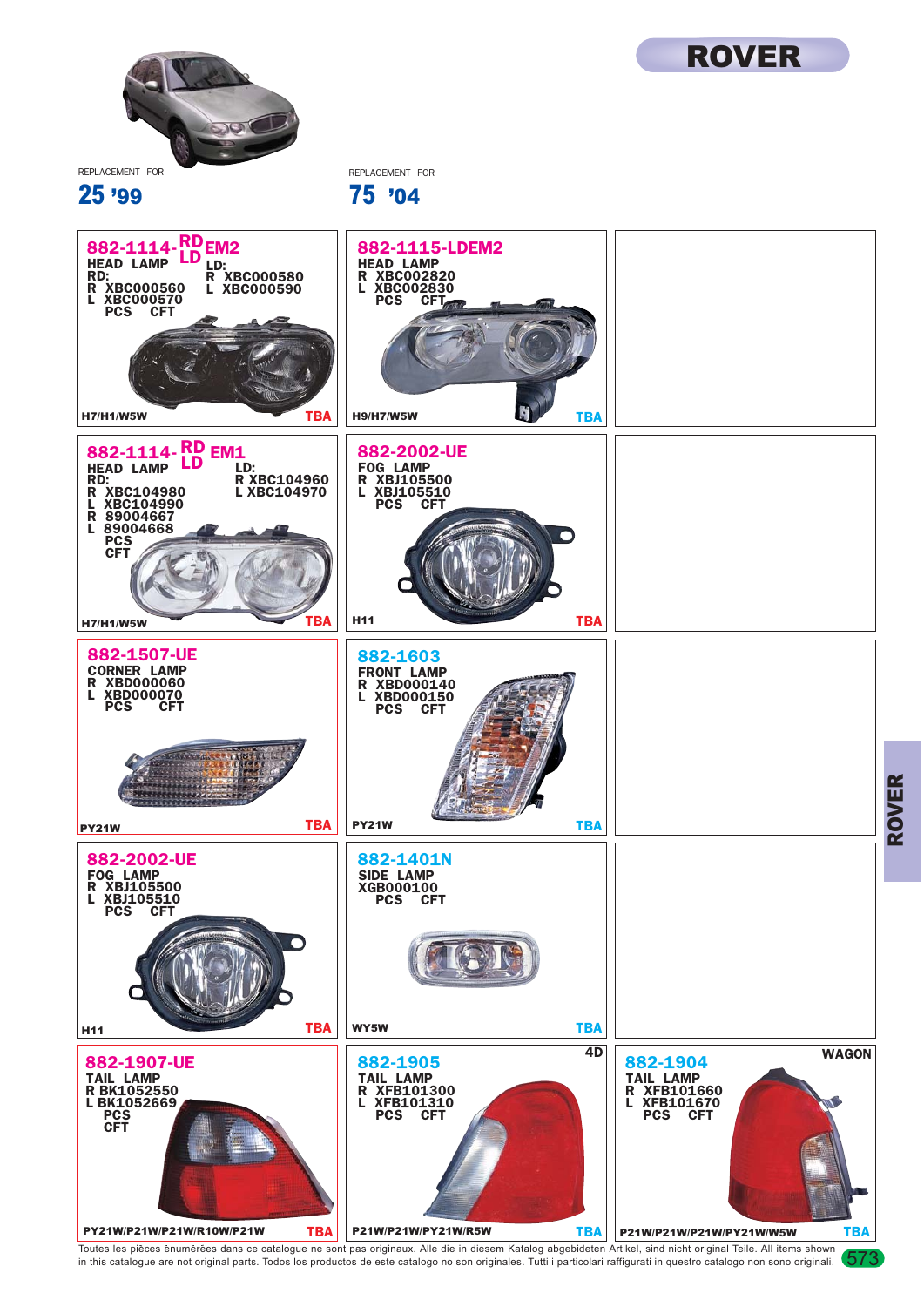

Toutes les pièces énumérées dans ce catalogue ne sont pas originaux. Alle die in diesem Katalog abgebideten Artikel, sind nicht original Teile. All items shown 574 in this catalogue are not original parts. Todos los produc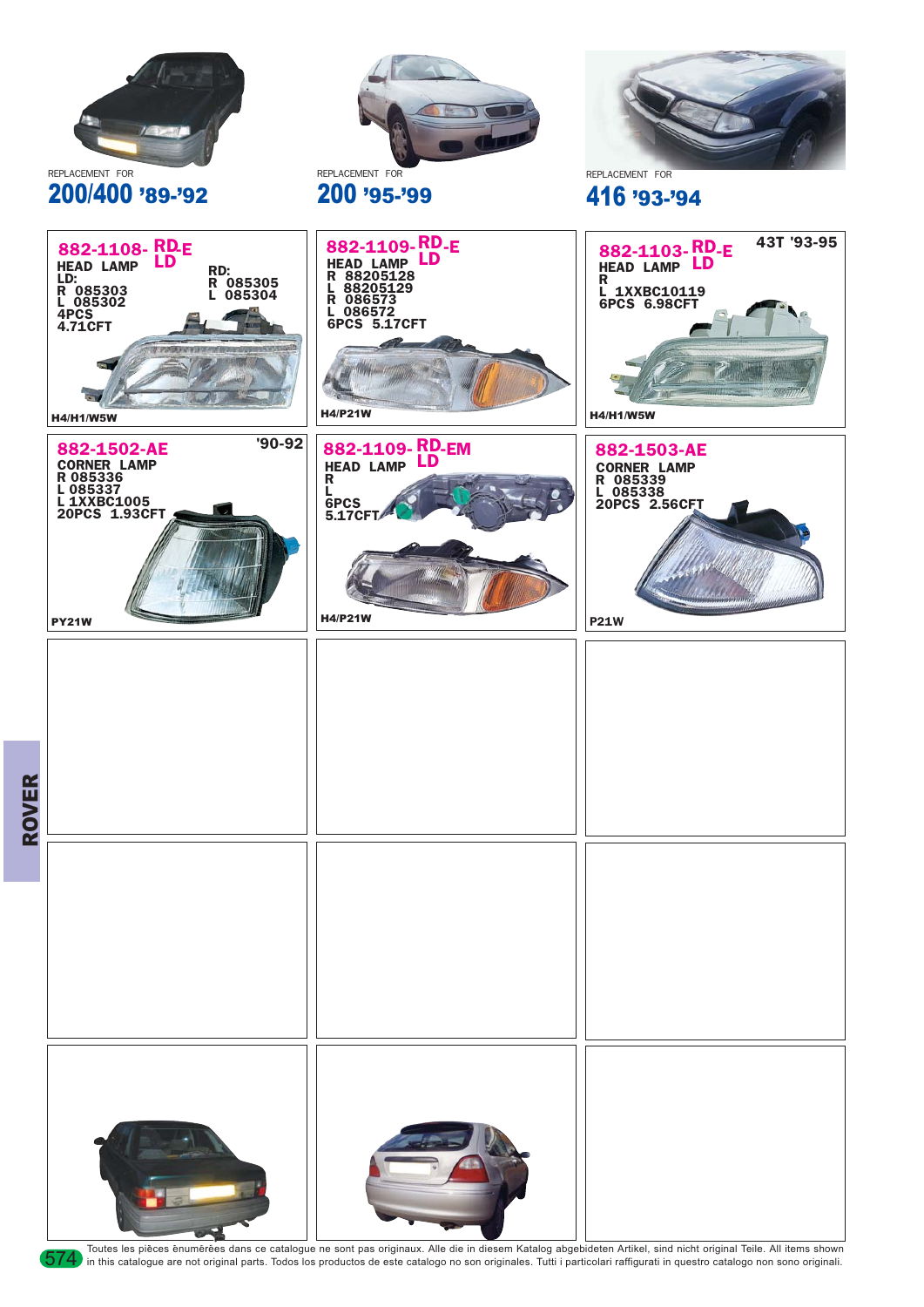

Toutes les pièces enumérées dans ce catalogue ne sont pas originaux. Alle die in diesem Katalog abgebideten Artikel, sind nicht original Teile. All items shown (575<br>in this catalogue are not original parts. Todos los produ

ROVER